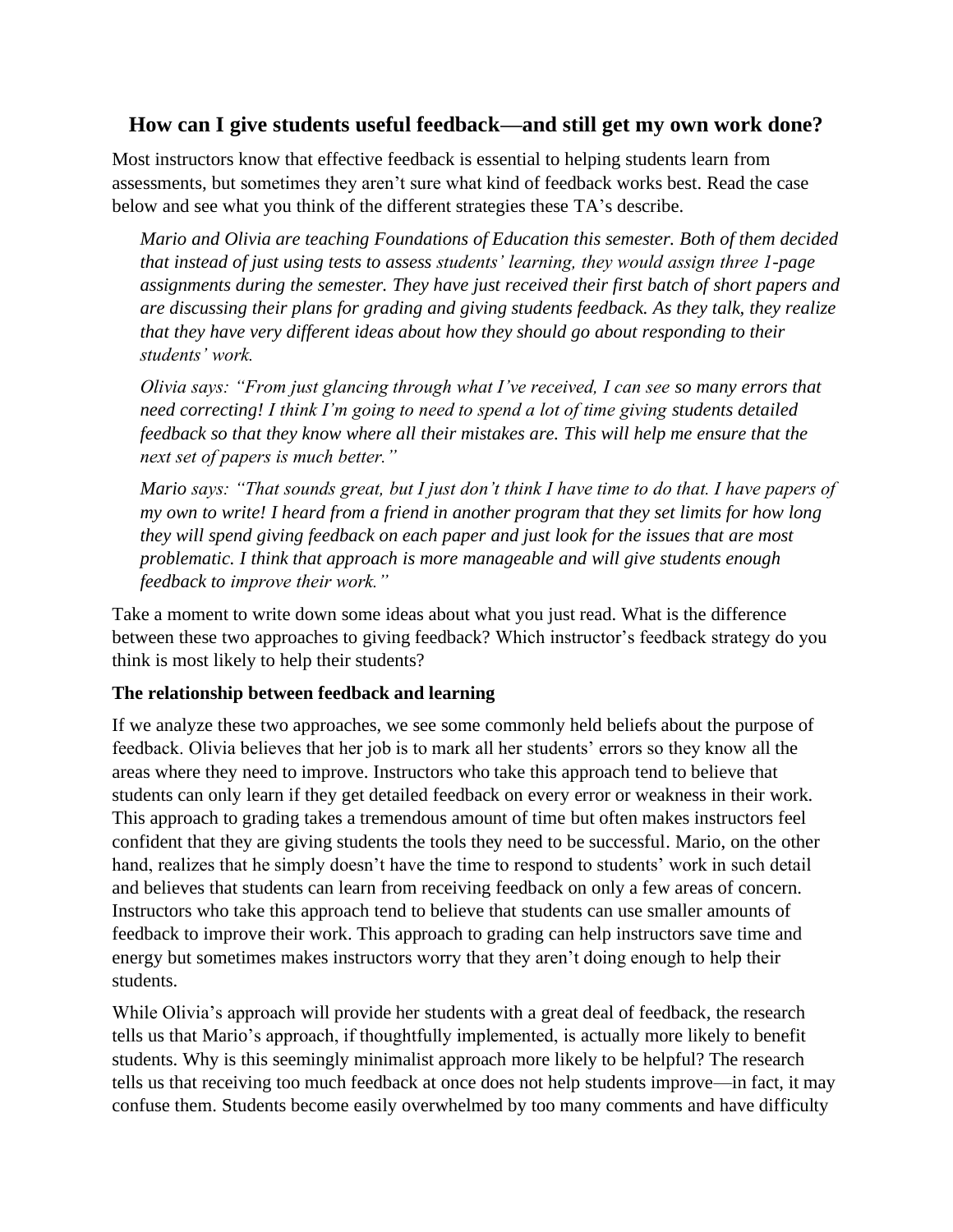categorizing and prioritizing them, especially when those comments point to several different kinds of issues. Students can only attend to so much feedback on any given assignment, and when we point out problems with the content of their ideas, use of evidence, sentence style, punctuation, and citation style—all on the same assignment—they struggle to filter through all that feedback in a helpful way (Stern & Solomon, 2006; Underwood & Tregidgo, 2005). When we give students feedback that points in too many directions, they simply cannot process and make use of it all.

## **Strategies for giving effective feedback**

Now that we've considered some principles to help us think about the role of feedback in learning, let's consider some strategies you can use to help you give effective feedback (and save time!).

# *Start by identifying what matters most.*

The process of giving students feedback on their work begins before you sit down to grade a batch of assignments or tests. It's important to start by making sure you clearly understand the purpose of the assessment. If you are designing your own assignments or tests, make sure you are thinking carefully about why you are asking students to do the work of the assessment and what's most important in that work. If you are a Teaching Assistant and grading assessments that others have designed, take time to analyze the assessment carefully and make sure you understand its purpose and what is most important for students to demonstrate in their work. This may require you to ask the professor some questions about the assignment, but having a clear understanding up front will save time when you are grading! Once you know what is most important in the assessment, you have a strategy for reading students' work and focusing your feedback.

# *Before you write any comments, analyze the work as a whole so that you can decide where to focus your feedback.*

When you begin marking or commenting on students' work as soon as you begin reading it, you can easily fall into the role of editor—marking every error, underlining every point of confusion, and pointing out every poorly rendered phrase. Instead of providing focused commentary to guide their development, you find yourself simply commenting on every problem or error you notice. A better approach for giving focused feedback is to start by reading through a student's entire work so that you can get a big-picture view of the work and identify the most important areas of concern. Don't make any marks or comments but instead use this first read to assess the work overall and identify the areas of concern (no more than 2 or 3!) where you will focus your feedback—and students' attention. Initially it may seem that this approach will take longer, and you *will* have to invest some time to learn how to assess and respond to students' work in these new ways. But in the long run, this analytical strategy will actually save you time: when you start with a broad assessment of students' work as a first step, you will find yourself less tempted to comment on every minor error you see. Most importantly, it means that you give less feedback but students can do more with it because you are focusing your attention on what they need and can work with.